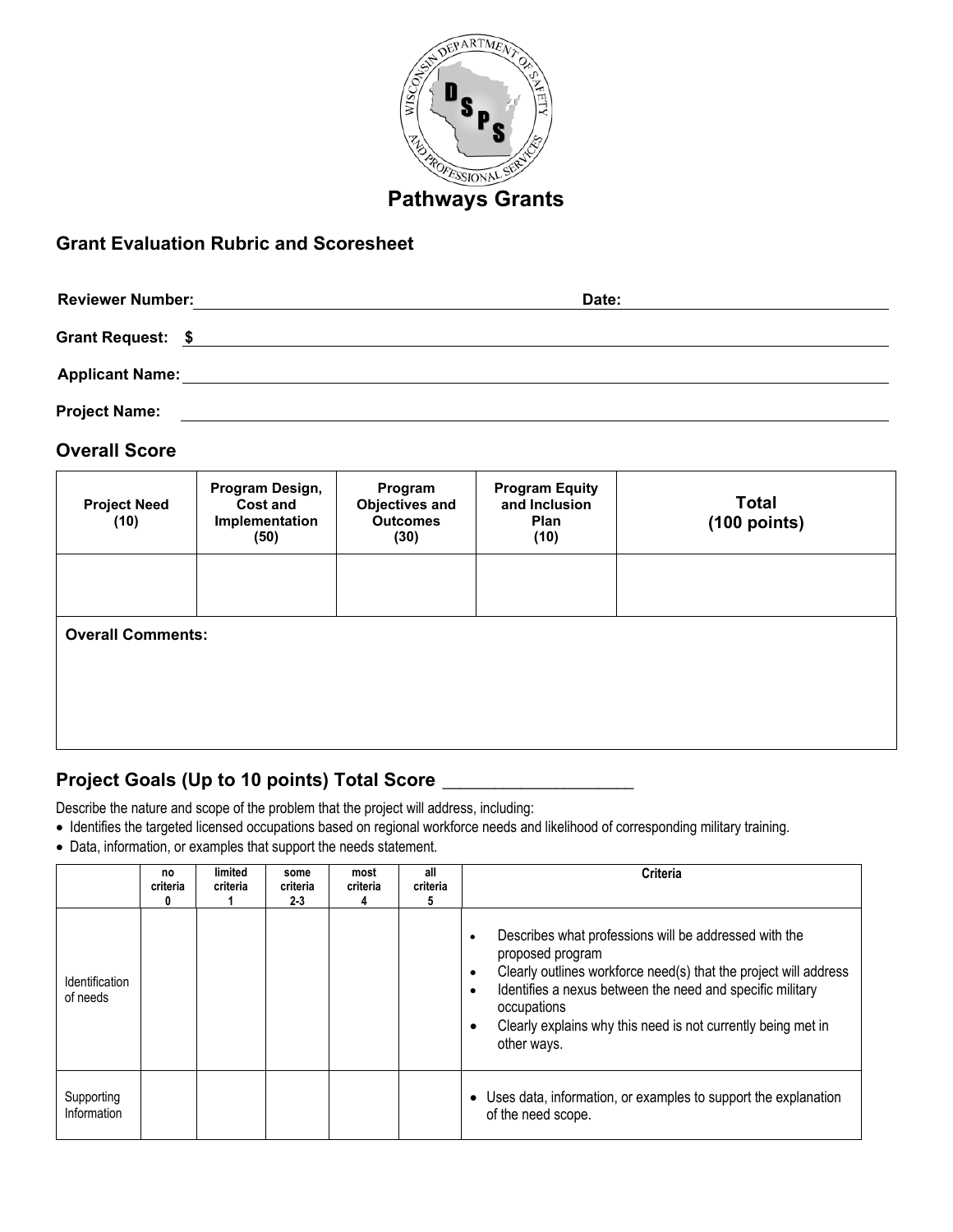#### **Grant Evaluation Rubric and Scoresheet**

#### **COMMENTS:**

### **Program, Design, Cost, & Implementation (Up to 50 points) Total Score \_\_\_\_\_\_\_\_\_\_\_\_\_\_\_\_\_\_\_**

Describe the structure of the training program and how it meets the stated needs and critical workforce issues of the employer(s). Please include or indicate:

- If this project is new or improvement on an existing program
- If it replaces other readily available, accessible, or existing training
- If it has a chance of achieving the goals within the requested time frame
- Includes a plan for implementing the developed curriculum or sequencing
- How the budget costs are proportional to the project requirements

|                                               | no<br>criteria | limited<br>criteria | some<br>criteria | most<br>criteria | all<br>criteria | <b>Criteria</b>                                                                                                                                                                                                                                                                                                           |
|-----------------------------------------------|----------------|---------------------|------------------|------------------|-----------------|---------------------------------------------------------------------------------------------------------------------------------------------------------------------------------------------------------------------------------------------------------------------------------------------------------------------------|
| Structure<br>and content<br>of the<br>project | 0              | $1 - 3$             | 4-7              | $8 - 11$         | $12 - 15$       | The structure and content of the project meets stated needs and critical<br>$\bullet$<br>workforce issue(s).<br>Does not replace other readily available, accessible, or existing<br>programs.<br>The provider's track record/credentials and ability are sufficient to<br>$\bullet$<br>achieve the project as described. |
| Partner<br>Roles                              | N              | $3-4$               | $5-6$            | $7 - 8$          | $9 - 10$        | Identifies each partner, describes their strategic roles, and explains<br>$\bullet$<br>how the partner will impact training opportunities.<br>The project has the necessary written commitments from identified<br>partners needed to meet the objectives and outcomes.                                                   |
| Project<br>plan                               | O              | $1 - 3$             | $4 - 7$          | $8 - 11$         | $12 - 15$       | The plan for achieving outcomes is well supported.<br>$\bullet$<br>Includes milestones to achieve the goals within the requested<br>$\bullet$<br>timeframe or one year.<br>There is a plan for implementing the developed curriculum/program.                                                                             |
| <b>Budget</b>                                 | N              | $3-4$               | $5-6$            | $7 - 8$          | $9 - 10$        | All budget items are necessary to the project, proportional to the<br>project requirements, and sufficient supporting detail is provided.                                                                                                                                                                                 |
| <b>COMMENTS:</b>                              |                |                     |                  |                  |                 |                                                                                                                                                                                                                                                                                                                           |

### **Program Objectives and Outcomes (Up to 30 points) Total Score**\_\_\_\_\_\_\_\_\_\_\_\_\_\_\_\_\_\_\_\_\_\_\_\_\_

Describe how the project will create capacity to continue addressing the issue after the grant project is finished:

- Are there programs which will result from this curriculum/program evaluation?
- Is there an identified population of military service members who may benefits from a specific training program?
- Are there any collaborations/partnerships resulting from the project that may improve future ability to evaluated additional licensed occupations?
- Are there plans by the program partners to continue to use curriculum/equipment/technology gained through the project after completion?